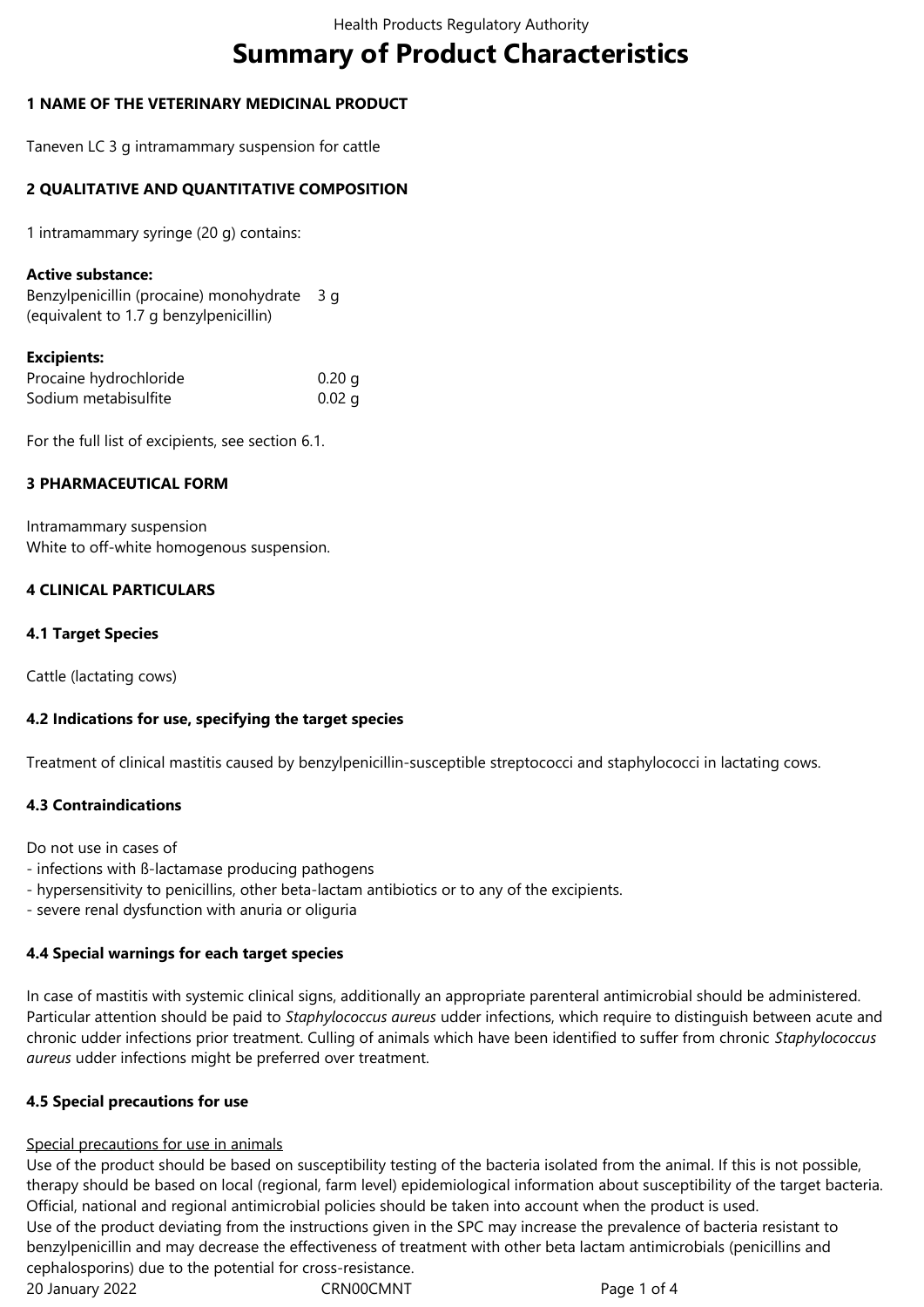The feeding of waste milk containing residues of penicillin to calves should be avoided up to the end of the milk withdrawal period (except during the colostral phase), because it could select antimicrobial-resistant bacteria within the intestinal microbiota of the calf and increase the faecal shedding of these bacteria.

Care must be taken when applying the product in case of severe udder quarter swelling, milk duct swelling and/or congestion of detritus in the milk duct. Treatment should only be discontinued early after consultation with the veterinarian as this could lead to the development of resistant bacterial strains.

Special precautions to be taken by the person administering the veterinary medicinal product to animals

Penicillins and cephalosporins may cause hypersensitivity (allergy) following injection, inhalation, ingestion or skin contact. Hypersensitivity to penicillins may lead to cross-reactions to cephalosporins and vice versa. Allergic reaction to these substances may occasionally be serious.

People with known hypersensitivity to penicillins should avoid contact with the veterinary medicinal product. Personal protective equipment consisting of gloves should be worn when handling the veterinary medicinal product.

Handle this product with great care to avoid exposure by accidental contact with skin or eyes. Persons developing a reaction after contact with the product should avoid handling the product and other penicillin and cephalosporin containing products in future.

Wash exposed skin after use. In case of eye contact, wash the eyes thoroughly with copious amounts of clean running water. If you develop symptoms such as a skin rash following exposure, seek medical advice and show the doctor this warning. Swelling of the face, lips or eyes or difficulty with breathing are more serious symptoms and require urgent medical attention. Wash your hands after use.

Teat wipes: Isopropyl alcohol is known to be a mild irritant for eyes and mucous membranes and is considered to be a weak and infrequent sensitizer. Wash hands after use. Avoid eye contact. If you know that you are sensitized, wear gloves when handling the wipes.

# **4.6 Adverse reactions (frequency and seriousness)**

Allergic reactions (allergic skin reactions, anaphylaxis) are to be expected in animals which are sensitive to penicillin and/or to procaine. As the product contains povidone, rare cases of anaphylactic reactions may occur in cattle. The animal should be treated symptomatically if an adverse reaction occurs.

The frequency of adverse reactions is defined using the following convention:

- very common (more than 1 in 10 animals treated displaying adverse reaction(s))

- common (more than 1 but less than 10 animals in 100 animals treated)

- uncommon (more than 1 but less than 10 animals in 1,000 animals treated)

- rare (more than 1 but less than 10 animals in 10,000 animals treated)

- very rare (less than 1 animal in 10,000 animals treated, including isolated reports).

# **4.7 Use during pregnancy, lactation or lay**

Use only accordingly to the benefit-risk assessment by the responsible veterinarian.

## **4.8 Interaction with other medicinal products and other forms of interactions**

The effect of aminoglycosides can be enhanced by penicillin.

Elimination of benzylpenicillin is prolonged by acetylsalicylic acid.

There is a potential antagonism to antibiotics with a rapid onset of bacteriostatic effect.

Do not administer concurrently with antibiotics that have a bacteriostatic mode of action.

Combinations with other medicines for intramammary use should be avoided because of possible incompatibilities.

# **4.9 Amounts to be administered and administration route**

Intramammary use.

Administer the content of one syringe (20 g) in each affected udder quarter. The duration of treatment is 3 days, with 24 hour intervals between treatments. If there is no significant improvement after 2 days of treatment, the initial diagnosis should be reassessed and the treatment changed accordingly.

Before administering the intramammary syringe, carefully milk the affected udder quarter and clean and disinfect the teat,,e.g. with the teat wipe provided. Shake well before use.

20 January 2022 CRN00CMNT Page 2 of 4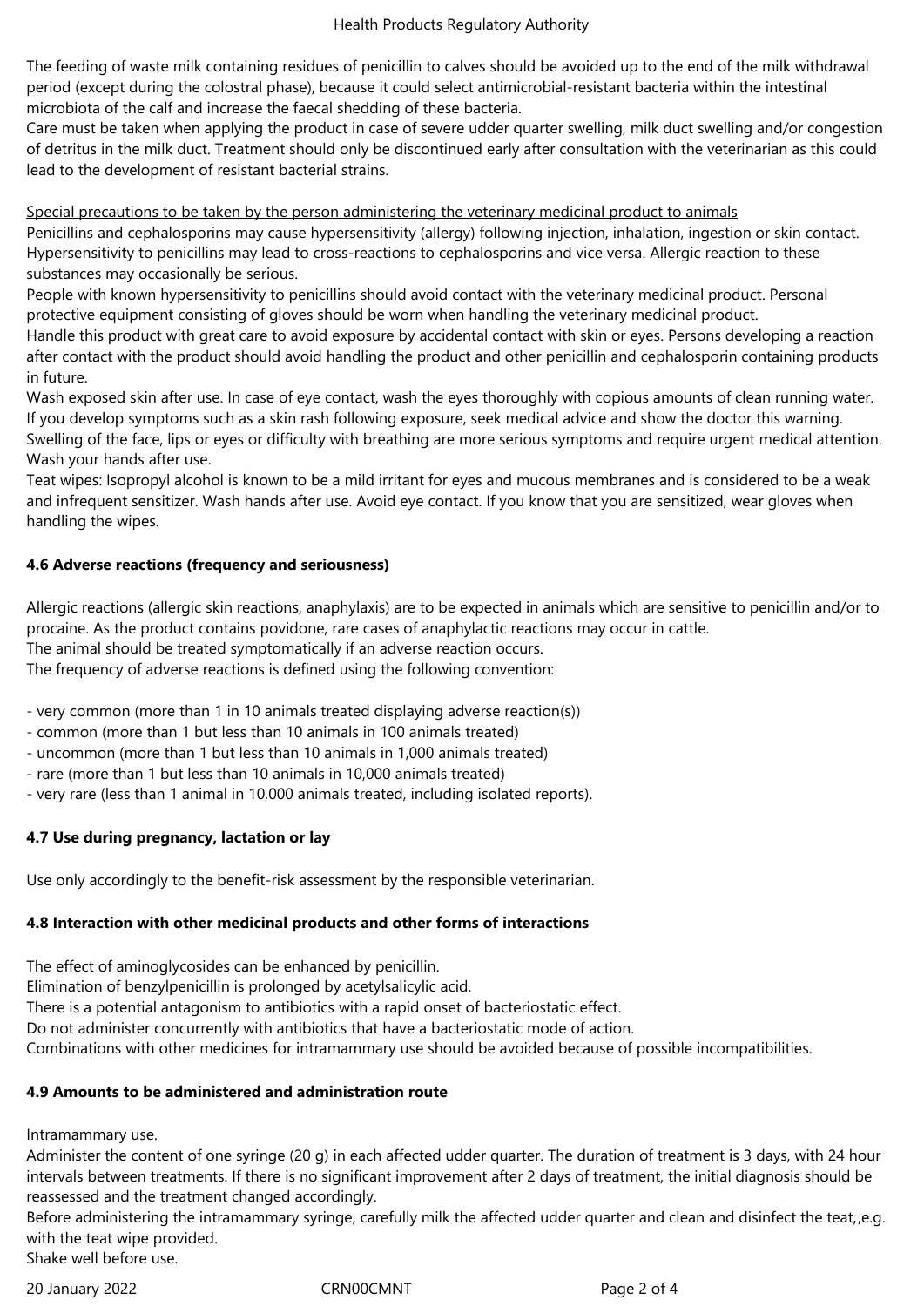## Health Products Regulatory Authority **4.10 Overdose (symptoms, emergency procedures, antidotes), if necessary**

Following overdose central nervous system symptoms and seizures may occur. In these cases discontinue the use of the product immediately and begin supportive and symptomatic treatment.

# **4.11 Withdrawal period(s)**

Meat and offal 5 days Milk 120 hours

## **5 PHARMACOLOGICAL or IMMUNOLOGICAL PROPERTIES**

Pharmacotherapeutic group: Beta-lactame antibiotics, penicillins, for intramammary use ATC vet code: QJ51CE09.

## **5.1 Pharmacodynamic properties**

The depot-penicillin benzylpenicillin procaine is hardly water-soluble. In the organism, benzylpenicillin and procaine are released by dissociation. The free benzylpenicillin is primarily effective against gram-positive pathogens. Penicillin has a bactericidal effect on proliferating bacteria by inhibition of cell wall synthesis. Benzylpenicillin is acid-unstable and is inactivated by beta-lactamases. The most frequent mechanism of resistance is production of beta-lactamases. Modification of penicillin-binding proteins with reduced affinity to the drug or reduced bacterial permeability represents another and sometimes concomitant mechanism of intrinsic and acquired resistance.

The penicillin-breakpoint proposed in 2018 by CLSI (Clinical and Laboratory Standards Institute, document VET08) can be summarised as follows (human-derived data):

|                                                    | <b>Clinical Breakpoints</b> |                     |                   |
|----------------------------------------------------|-----------------------------|---------------------|-------------------|
|                                                    | <b>Susceptible</b>          | Intermediate        | <b>Resistant</b>  |
| Staphylococcus spp.                                | $\leq$ 0.12 µg/ml           |                     | $\geq$ 0.25 µg/ml |
| (e.g. S. aureus; coagulase-negative staphylococci) |                             |                     |                   |
| Streptococci viridans group                        |                             |                     |                   |
| (e.q. S. uberis)                                   | $\leq$ 0.12 µg/ml           | $0.25 - 2 \mu q/ml$ | $\geq 4\mu q/ml$  |
| Streptococci beta-haemolytic group                 |                             |                     |                   |
| (e.g. S. dysgalactiae and S. agalactiae)           | $\leq$ 0.12 µg/ml           |                     |                   |

## **5.2 Pharmacokinetic particulars**

Benzylpenicillin is partially absorbed from the udder following intramammary use. Only the non-dissociated penicillin ions enter the serum as a result of passive diffusion. As benzylpenicillin is strongly dissociated, only very low serum levels occur. One part (25%) of the intracisternally applied benzylpenicillin becomes irreversibly bound to milk and tissue protein. Following intramammary use, benzylpenicillin is largely secreted unchanged via milk from the treated udder quarter, to a small extent via milk from the untreated quarters and also via the urine.

# **6 PHARMACEUTICAL PARTICULARS**

## **6.1 List of excipients**

Procaine hydrochloride Sodium metabisulfite Lecithin Sodium citrate Microcrystalline cellulose and carmellose sodium Povidone Water for injections